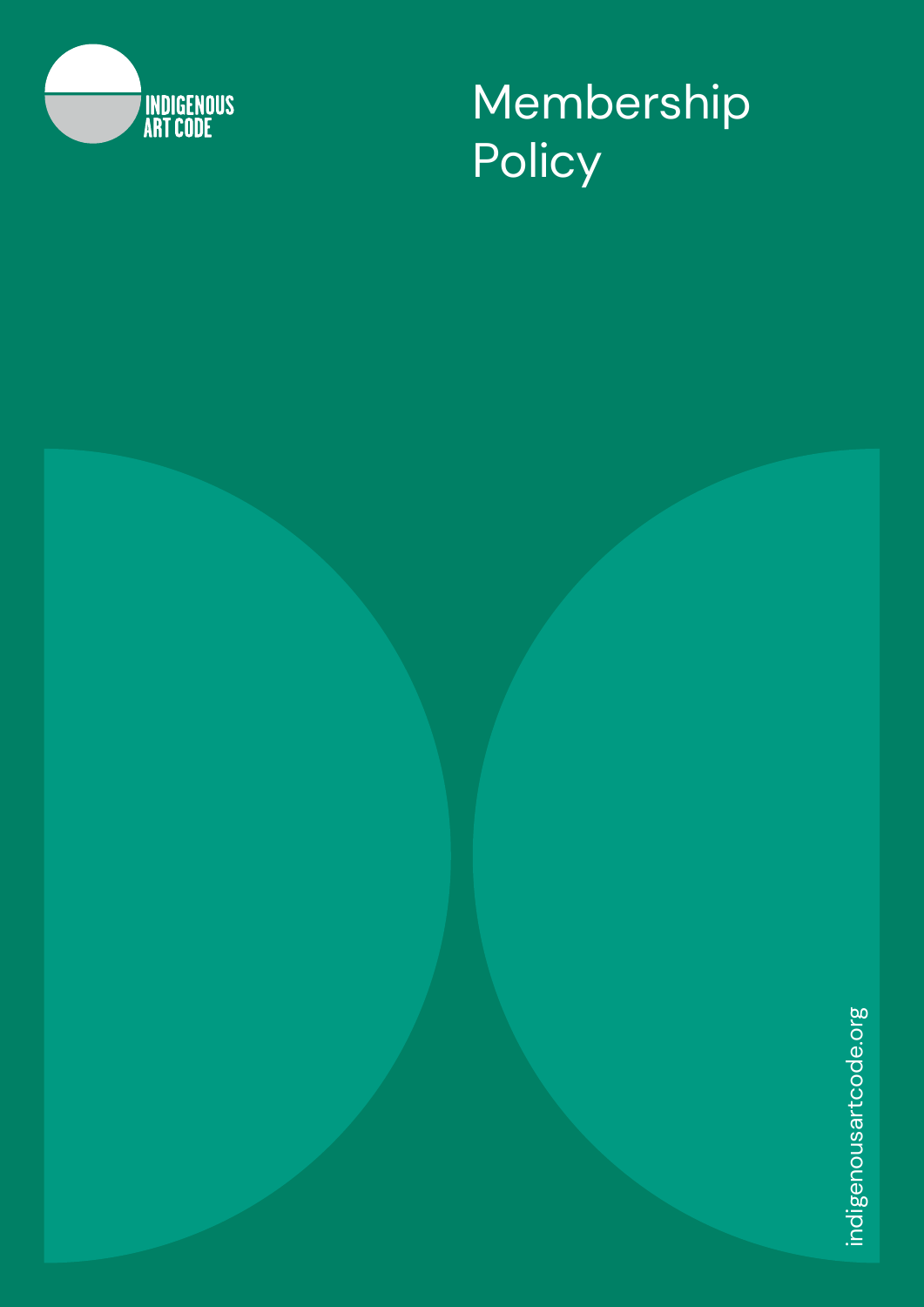

# lartC Membership Policy

### **Contents**

| 1   |       |  |  |  |  |
|-----|-------|--|--|--|--|
| 2   |       |  |  |  |  |
| 3   |       |  |  |  |  |
| 4   |       |  |  |  |  |
| 5   |       |  |  |  |  |
| 5.1 |       |  |  |  |  |
|     | 5.1.1 |  |  |  |  |
|     | 5.1.2 |  |  |  |  |
|     | 5.1.3 |  |  |  |  |
|     | 5.1.4 |  |  |  |  |
|     | 5.2   |  |  |  |  |
|     | 5.2.1 |  |  |  |  |
|     | 5.2.2 |  |  |  |  |
|     | 5.2.3 |  |  |  |  |
|     | 5.3   |  |  |  |  |
|     | 5.3.1 |  |  |  |  |
|     | 5.3.2 |  |  |  |  |
|     | 5.3.3 |  |  |  |  |
| 6   |       |  |  |  |  |
|     | 6.1   |  |  |  |  |
|     | 6.2   |  |  |  |  |
|     | 6.3   |  |  |  |  |
| 7   |       |  |  |  |  |
| 8   |       |  |  |  |  |
| 9   |       |  |  |  |  |
| 10  |       |  |  |  |  |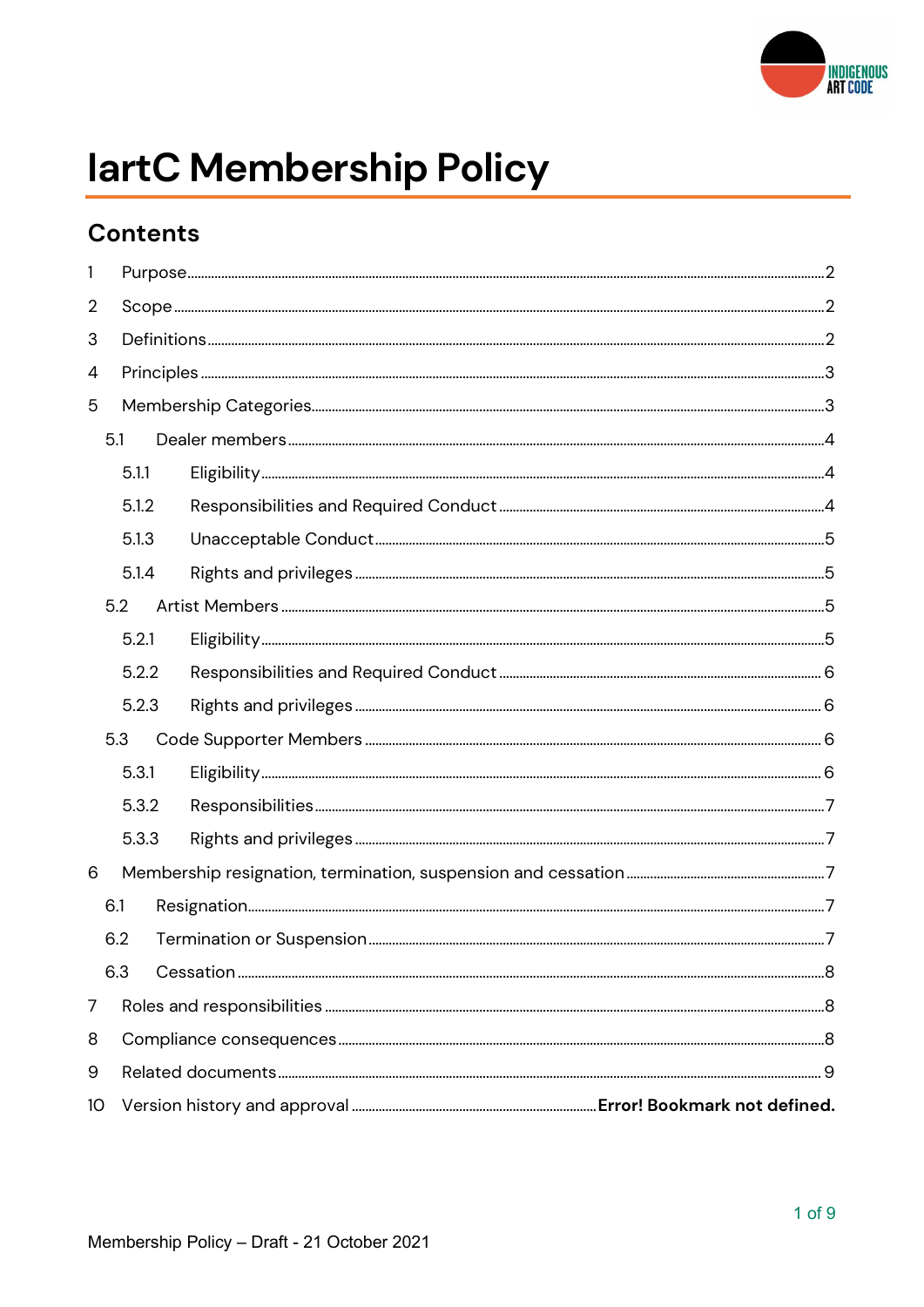## **INDIGENOUS ART CODE**

# 1

### 2 Purpose

This document outlines the Indigenous Art Code Limited's (IartC) membership policy, including: the membership eligibility criteria, responsibilities, rights and privileges of members.

### 3 Scope

The policy puts into effect provisions outlined in the Indigenous Art Code (the Code) and the Constitution of the Indigenous Art Code Limited (the Constitution) and references them accordingly. This policy should be read in conjunction with the Code and the Constitution.

This policy applies to all member applicants and all IartC members and will be consistently administered by IartC.

### 4 Definitions

| Agent                           | A person or organisation who sells Artwork for or on behalf of an Artist<br>in return for a commission.                                                                                                                                                                                                                                                                     |
|---------------------------------|-----------------------------------------------------------------------------------------------------------------------------------------------------------------------------------------------------------------------------------------------------------------------------------------------------------------------------------------------------------------------------|
| Agreement                       | A written or verbal agreement between a Dealer Member and an Artist<br>for the supply or acquisition of Artwork.                                                                                                                                                                                                                                                            |
| <b>Application</b>              | A duly completed and signed application for membership of the<br>Company in the form determined from time to time by the Directors,<br>under which applicants who are Dealers agree, amongst other things, to<br>become a signatory to the Code.                                                                                                                            |
| <b>Dealer</b>                   | An Agent, person or organisation who acquires Artwork, or who carries<br>on a business involving the acquisition of Artwork, for re-supply by<br>means of sale or other distribution.                                                                                                                                                                                       |
| <b>Artist</b>                   | An artist, whether living or deceased, of Aboriginal and/or Torres Strait<br>Islander descent who identifies, or who, prior to their death, identified,<br>as Aboriginal and/or Torres Strait Islander, and is, or, prior to their death<br>was, recognised as such by members of the community with which the<br>artist identifies or identified.                          |
| <b>Artist</b><br>representative | A person who is authorised by the Artist to speak or act for the Artist<br>but does not include an Agent.                                                                                                                                                                                                                                                                   |
| <b>Artwork</b>                  | A work of visual art or craft produced by an Artist, whether or not<br>incorporated into another work of visual art or craft produced by that<br>Artist or another person, including but not limited to painting, drawing,<br>artists' books, woodwork, ceramics, glass, jewellery, sculpture, fibre<br>work, printmaking, photography, installation, video and multimedia. |
| (the) Code                      | The Indigenous Art Code.                                                                                                                                                                                                                                                                                                                                                    |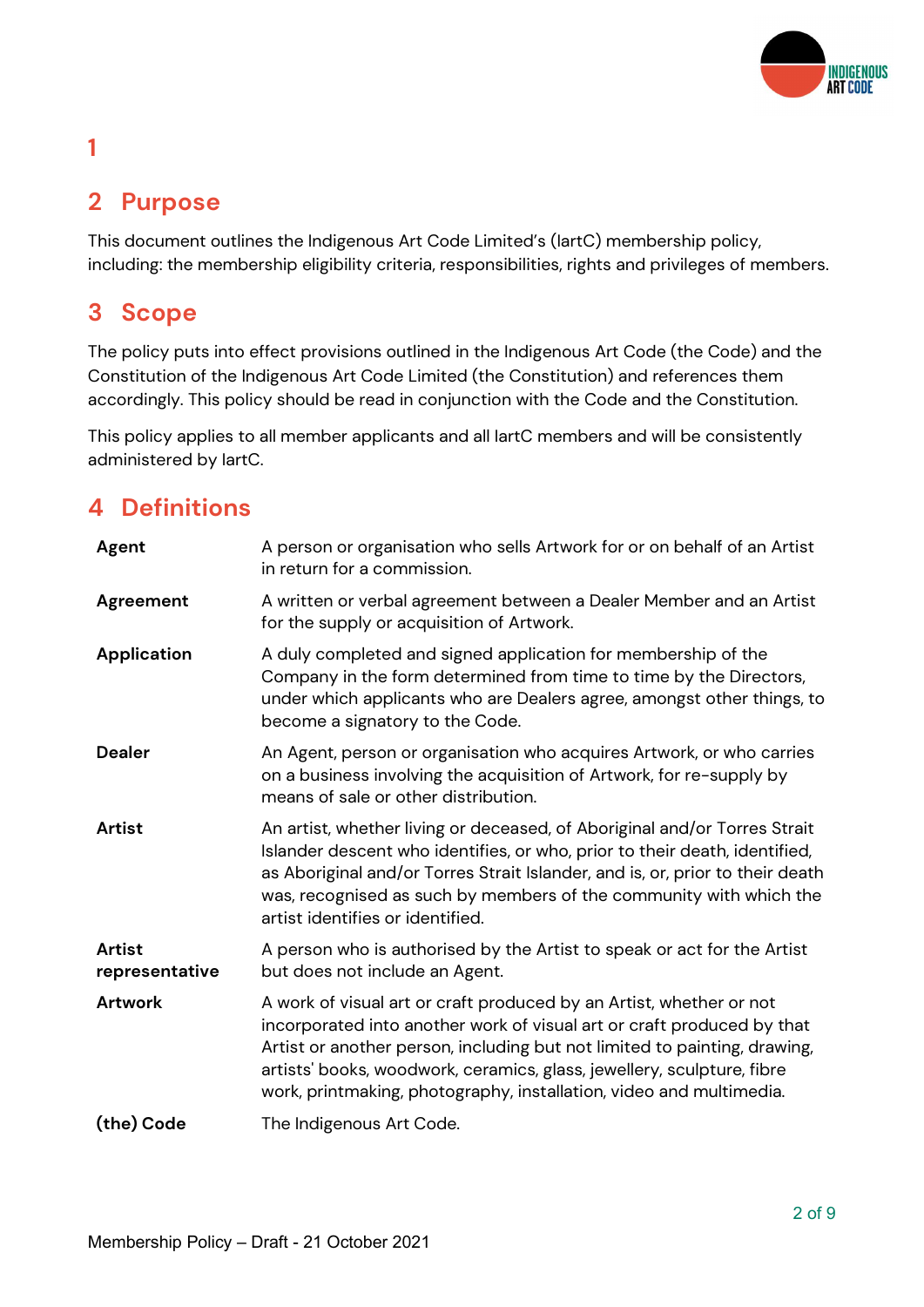

| <b>Code Supporter</b><br><b>Member</b> | Persons who are collectors of Artwork and/or supportive of the objects<br>of the Code and the Company (but who are not Dealers) who have<br>applied in the correct form (which does not include agreeing to<br>become a signatory to the Code) and whose Applications have been<br>approved by the Directors under Rule 5.4. |
|----------------------------------------|------------------------------------------------------------------------------------------------------------------------------------------------------------------------------------------------------------------------------------------------------------------------------------------------------------------------------|
| (the)<br><b>Constitution</b>           | Constitution of the Indigenous Art Code Limited.                                                                                                                                                                                                                                                                             |
| lartC                                  | The Indigenous Art Code Limited (also referred to as "the Company" in<br>the Constitution and Code).                                                                                                                                                                                                                         |
| <b>Dealer Member</b>                   | A Dealer who is a member of the Company and a signatory to the<br>Code.                                                                                                                                                                                                                                                      |
| <b>Member</b>                          | A person admitted to the membership of the Company in accordance<br>with the provisions of this Constitution.                                                                                                                                                                                                                |

### 5 Principles

This policy will be implemented consistent with the following principles:

| Aligned            | This policy derives from the Code and Constitution. All content<br>following is aligned to these two critical documents.                                           |
|--------------------|--------------------------------------------------------------------------------------------------------------------------------------------------------------------|
| Compliant          | This policy is compliant with privacy laws and other legislation, plus<br>lartC legal responsibilities.                                                            |
| Open               | This policy, and key supporting documentation, will be public. lartC will<br>provide applicants and members with clear and timely information<br>around decisions. |
| <b>Transparent</b> | The policy will be administered and applied using clear, transparent<br>and consistent processes.                                                                  |
| <b>Efficient</b>   | The policy will be administered as efficiently as possible within lartC's<br>current resources.                                                                    |

### 6 Membership Categories

IartC has three categories of members:

- 1. Dealer Member
- 2. Artist Member
- 3. Code Supporter Member

All members can attend General Meetings.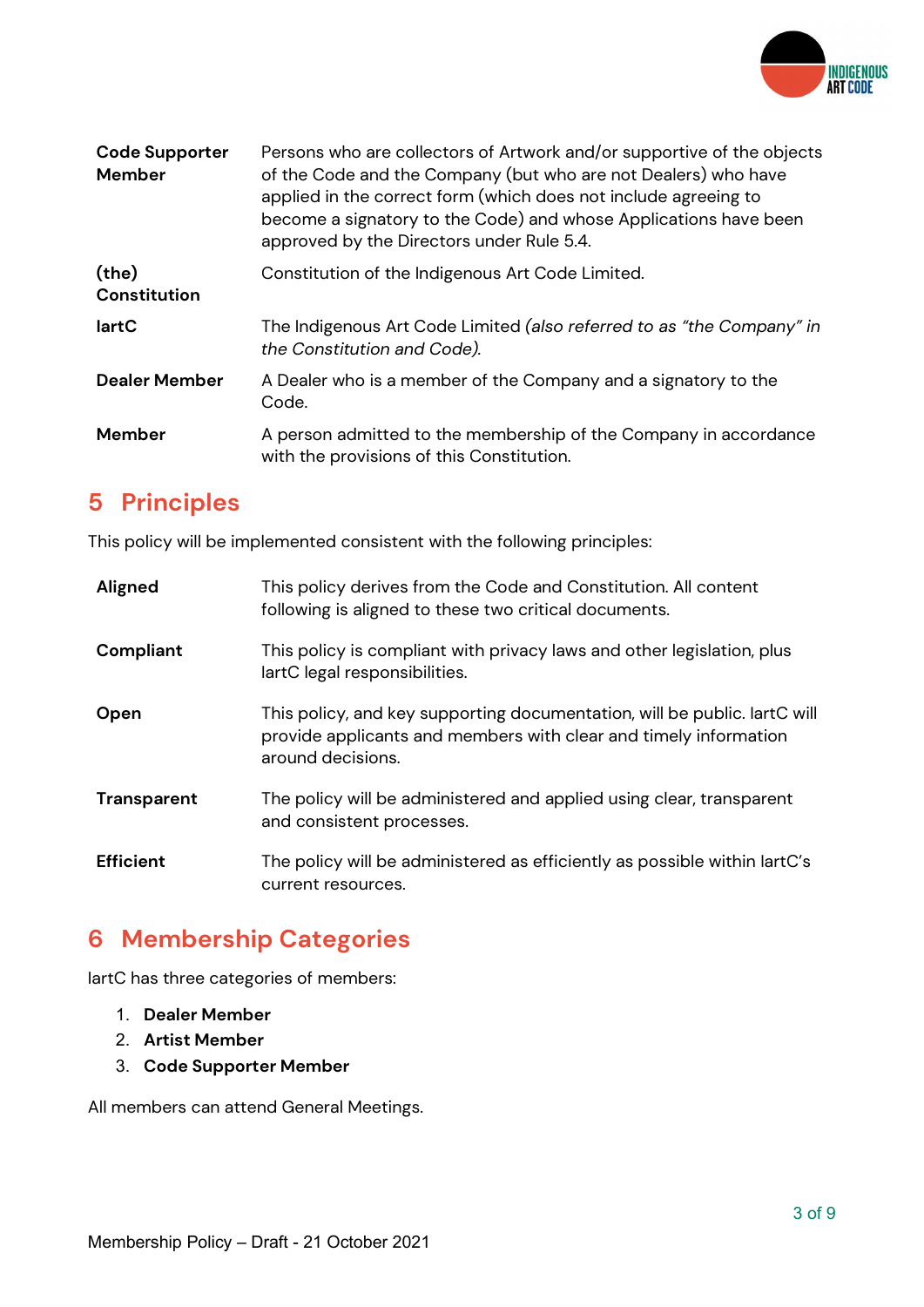

All members must be 18 years of age or older. Specific eligibility criteria, responsibilities, rights and privileges for each category are documented below.

#### 5.1 Dealer Members

#### 6.1.1 Eligibility

To become an IartC Dealer Member, applicants must:

- i. Be an Agent; or
- ii. Be a person or organisation, who is not an Agent, though who:
	- a. acquires Artwork, or
	- b. carries on business involving the acquisition of Artwork, for re-supply by means of sale or other distribution, such as a licensing, which may include but is not limited to a wholesaler, retailer, art gallery, auction house or art centre.
- iii. Submit a completed application using the correct form to the Secretary.
- iv. Pay any applicable fee.

#### 6.1.2 Responsibilities and Required Conduct

Dealer Members must become signatories to the Code and agree to all its terms and conditions, as well as provisions in the Constitution, including:

- i. Acting fairly, honestly, professionally and in good conscience (Code s.2.1)
- ii. Not engaging in misleading or deceptive conduct (Code s.2.2)
- iii. Respecting Indigenous Cultural Practices and Artist's Rights, including:
	- a. respecting the Artist's Moral Rights and copyright in the Artwork
	- b. obtaining consent of the artists before reproducing the Artworks (or permitting a third party to reproduce the Artwork) in any form
	- c. not using the name and/or image of Artists who are deceased unless permission has been granted or best endeavours have been used to obtain permission (Code s.2.3)
	- d. not marketing, promoting, displaying or selling Artwork or material (such as Tjuringas or human remains) which a reasonable person would know contains content that the relevant Indigenous community and/or traditional owners consider to be secret/sacred and/or restricted. (Code s. 2.3)
- iv. Taking care of Artwork (Code s.2.4)
- v. Creating Code Certificates (Code s.5.1 5.4).
- vi. Use best endeavours to resolve complaints (Code s.7)
- vii. Payment of any applicable membership fee (Constitution, s.5.4, 5.6)
- viii. Be admitted as a member by the IartC Directors (Constitution, s.5.4).

When dealing with Artists or their representatives, Dealer Members must also use best endeavours to ensure every dealing with an Artist involves the informed consent of the Artist (Code s.3), this includes: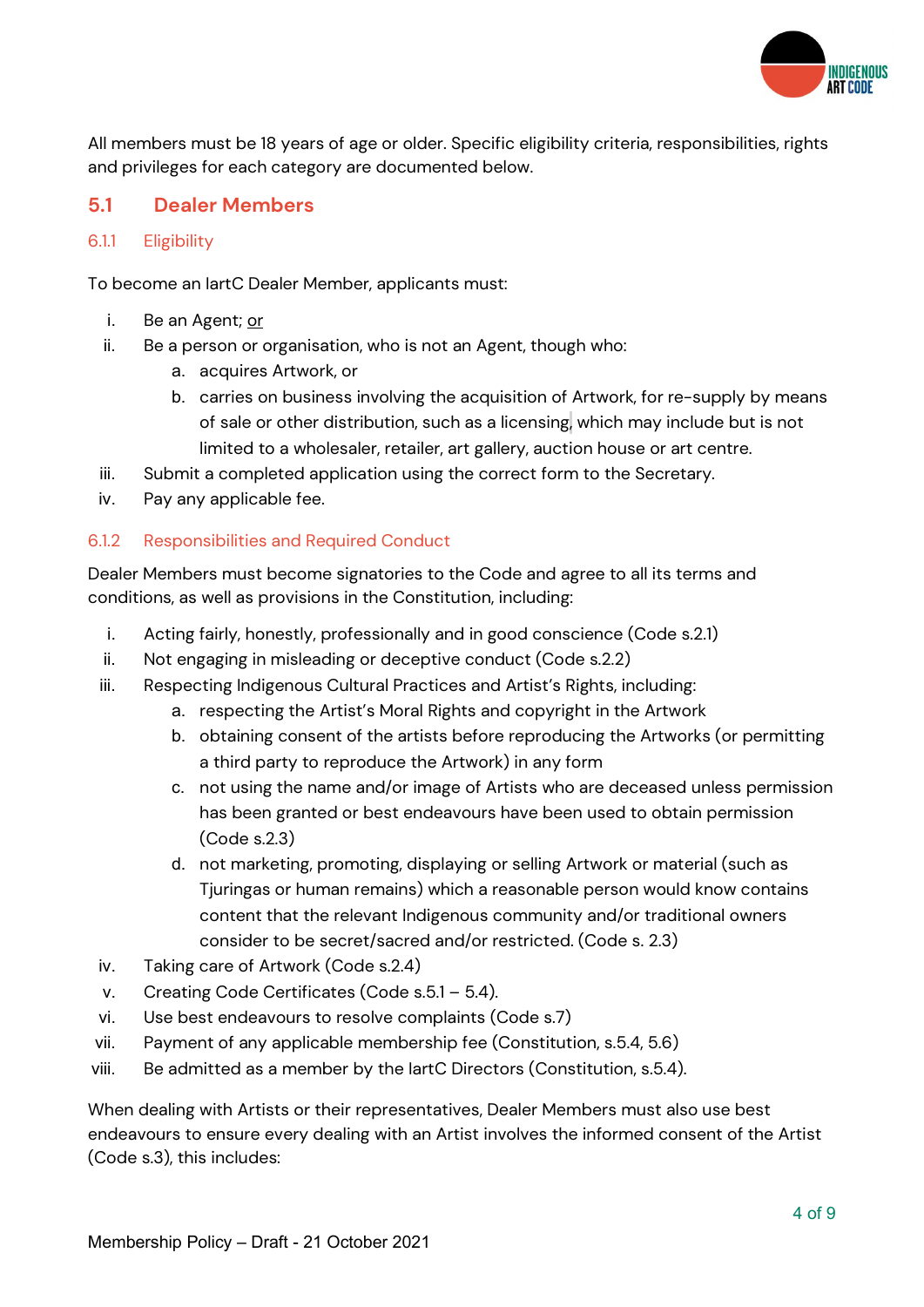

- i. Providing a clear explanation of the Agreement (Code s.3.1)
- ii. Ensuring there is a written or verbal Agreement between the Dealer Member and an Artist in relation to Artwork that covers the key terms outlined in the Code (Code s.3.2)
- iii. Respecting an Artist's cooling off rights to terminate an Agreement (Code s.3.3)
- iv. Providing details of payment for the Artwork (Code s.3.4)
- v. Keeping records of all dealings with Artists and making this available to Artists upon request (Code s.4).

#### 6.1.3 Unacceptable Conduct

In addition to meeting the above responsibilities, Dealer Members should not participate in any activity with an Artist that constitutes (Code s.2.1):

- i. Unfair or unreasonable conduct
- ii. Undue pressure or influence, including threats
- iii. Not acting in good faith
- iv. Paying an artist by means of alcohol or drugs
- v. Unfairly taking advantage of, or exploiting, an artist
- vi. Paying or agreeing to pay an artist an amount, or other consideration for the artist's artwork that is, in all the circumstances, against good conscience.

#### 6.1.4 Rights and privileges

Dealer Members are entitled to:

- i. Attend and vote at IartC general meetings (Constitution s.8-9.1)
- ii. Publicly display the IartC logo in connection with the Dealer Member's business (Code s.6), consistent with the IartC Style Guide, including:
	- a. at a physical place of business
	- b. on a business website
	- c. on promotional material
- iii. Nominate themselves, or another Dealer Member to become Dealer Director on the IartC Board (Constitution, s.11.2)
- iv. Have a profile included on the IartC website.
- Note: If membership is suspended or terminated (s.6 of this policy), a Dealer Member can no longer enjoy the rights and privileges of membership outlined in the Code, the Constitution, and this policy.

#### 6.2 Artist Members

#### 6.2.1 Eligibility

To become an IartC Artist Member, applicants must: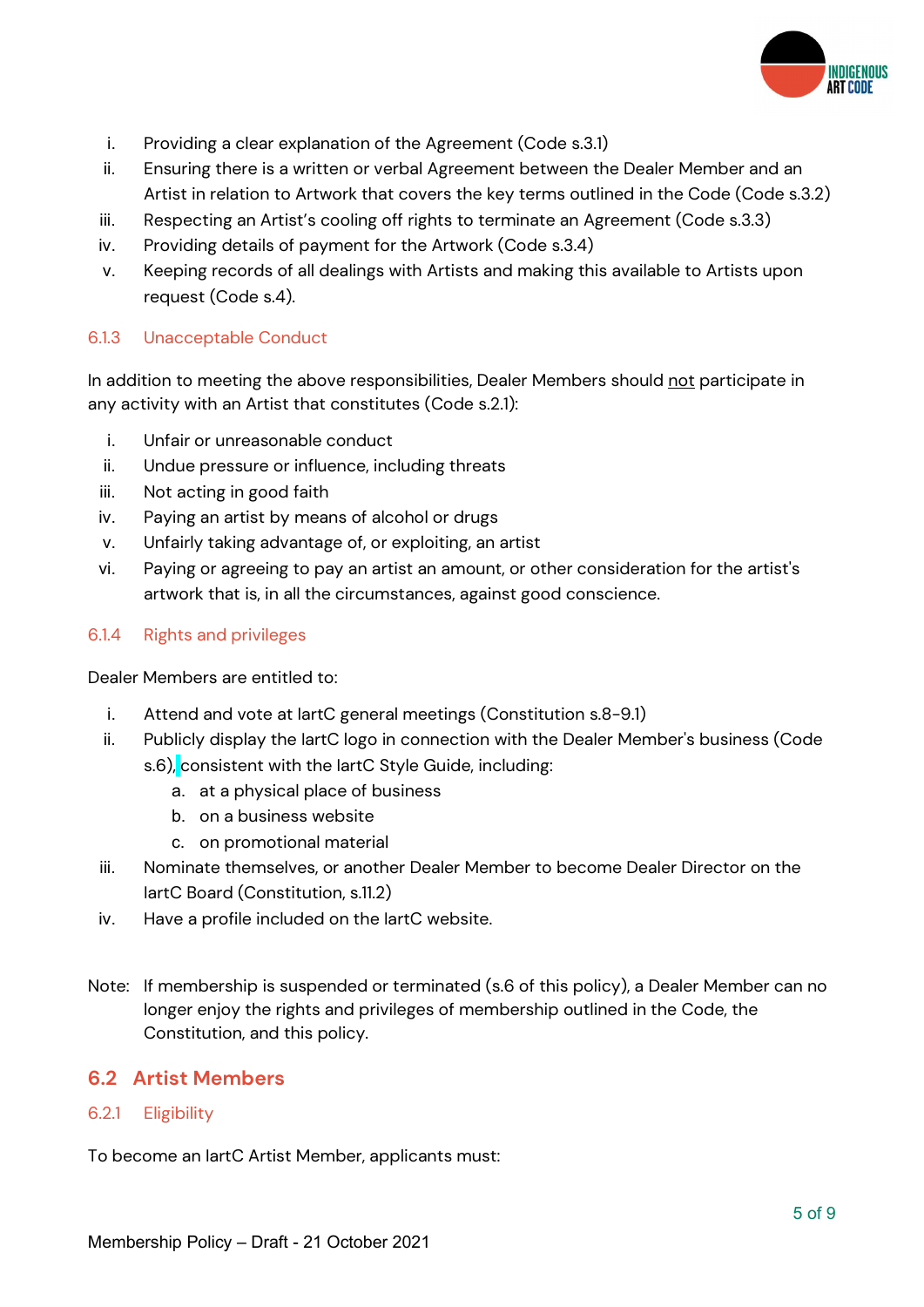

- i. Be an Aboriginal and/or Torres Strait Islander person, defined as a person who:
	- a. identifies as Aboriginal and/or Torres Strait Islander, and
	- b. is recognised as such by members of the community with which the person identifies.
- ii. Be an Artist and produce Artwork including but not limited to paintings, drawings, artists' books, woodwork, ceramics, glass, jewellery, sculpture, fibre works, printmaking, photography, installation, video, or multimedia works
- iii. Submit a completed application using the correct form to the Secretary
- iv. Pay any applicable fee.

#### 6.2.2 Responsibilities and Required Conduct

While not signatories to the Code (only available to Dealer Members), Artist Members of the Code must:

- i. Agree to all the terms and conditions of the Code
- ii. Want to have their voice added to the call for Aboriginal and Torres Strait Islander artists:
	- a. to be treated fairly and ethically when trading their artwork
	- b. to have access to transparent processes when their artwork is being promoted or sold
	- c. to have any disputes arising under the Code dealt with efficiently and fairly.
- iii. Be admitted as a member by the IartC Directors (Constitution, s.5.4).

#### 6.2.3 Rights and privileges

Artist Members are entitled to:

- i. attend and vote at IartC general meetings (Constitution s. 9.1)
- ii. publicly display the IartC logo in connection with the Artistic activities (Code s.6), consistent with the IartC Style Guide, including:
	- a. at a physical place of business
	- b. on a business website
	- c. on promotional material.

#### 6.3 Code Supporter Members

#### 6.3.1 Eligibility

To become a Code Supporter Member of the IartC, applicants must:

- i. Be:
	- a. a collector of Artwork and/or
	- b. supportive of the objects of the Code and the Company
- ii. Not be a Dealer (definition at Section 5.1 above).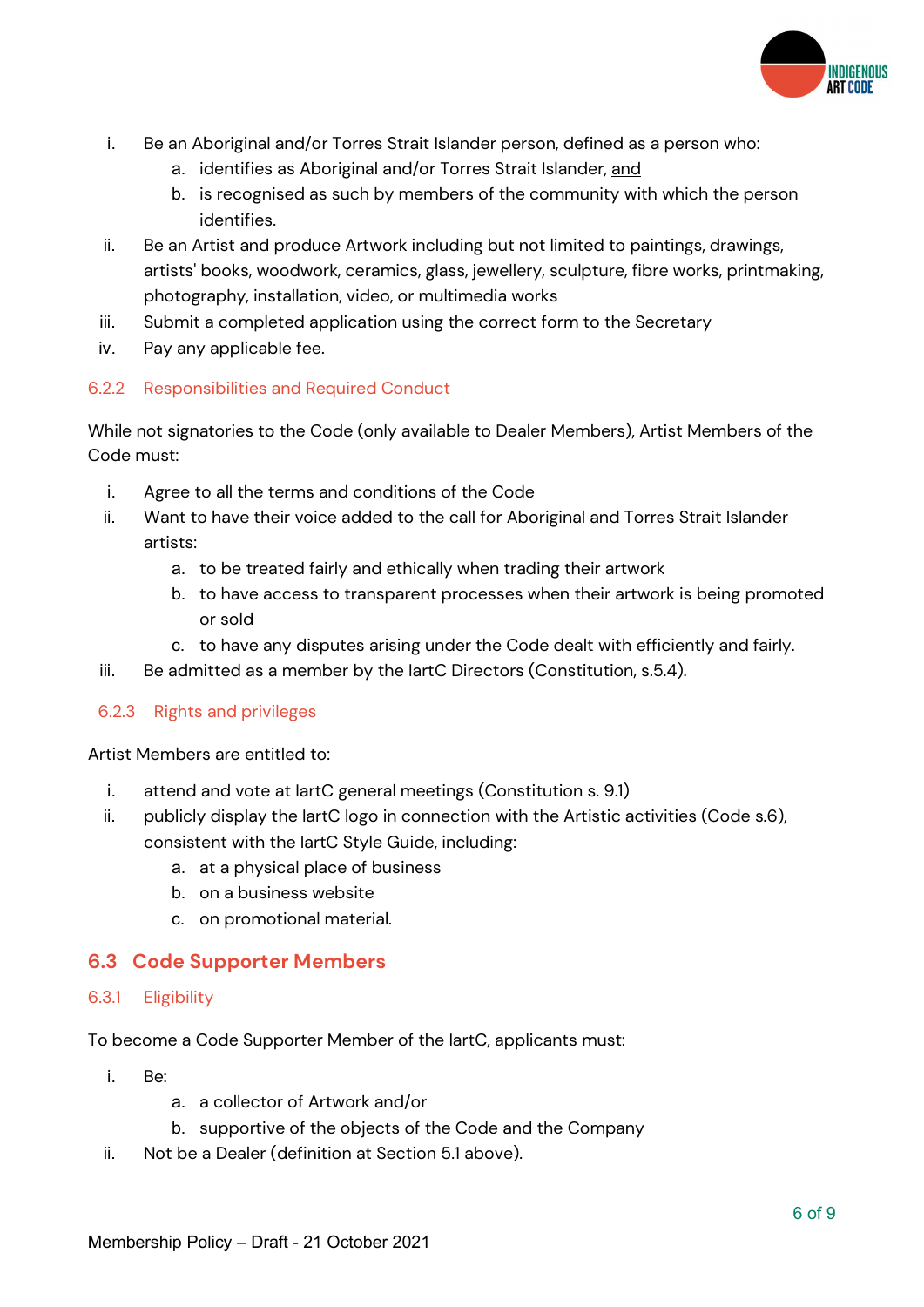

- iii. Submit a completed application using the correct form to the Secretary
- iv. Pay any applicable fee.

#### 6.3.2 Responsibilities

While not signatories to the Code (only available to Dealer Members), Code Supporter Members of the Code must:

- i. Support the objects of the Code and the Company
- ii. Pay any applicable fee (Constitution, s.5.4, 5.6)
- iii. Be admitted as a member by the IartC Directors (Constitution, s.5.4).

#### 6.3.3 Rights and privileges

Supporter Members are entitled to:

- i. . attend and vote at IartC general meetings (Constitution s. 9.1)
- ii. Be listed or have a profile included on the IartC website

### 7 Membership resignation, termination, suspension and cessation

#### 7.1 Resignation

A Member may voluntarily resign from IartC by giving notice in writing to the Secretary. The resignation will be effective from the date it is received by the Secretary (Code s.5.7)

#### 7.2 Termination or Suspension

IartC may terminate or suspend membership (Constitution, s.5.8-5.10) if:

- i. A member's conduct or continued membership of the Company, in the opinion of the Directors, is contrary to the best interests of the Company.
- ii. If any applicable membership fee remains unpaid for more than 30 days (or such longer period determined by the Directors) after the date of the notice given.

IartC must send a member a notice if it intends to terminate or suspend their membership.

Ending or suspension of membership may result in members having, (Constitution, s.5.9):

- i. their membership of the Company terminated and their name removed from the register; or
- ii. their rights and privileges of membership of the Company suspended for such period as the Directors determine.

Any paid membership fees will be retained by the IartC.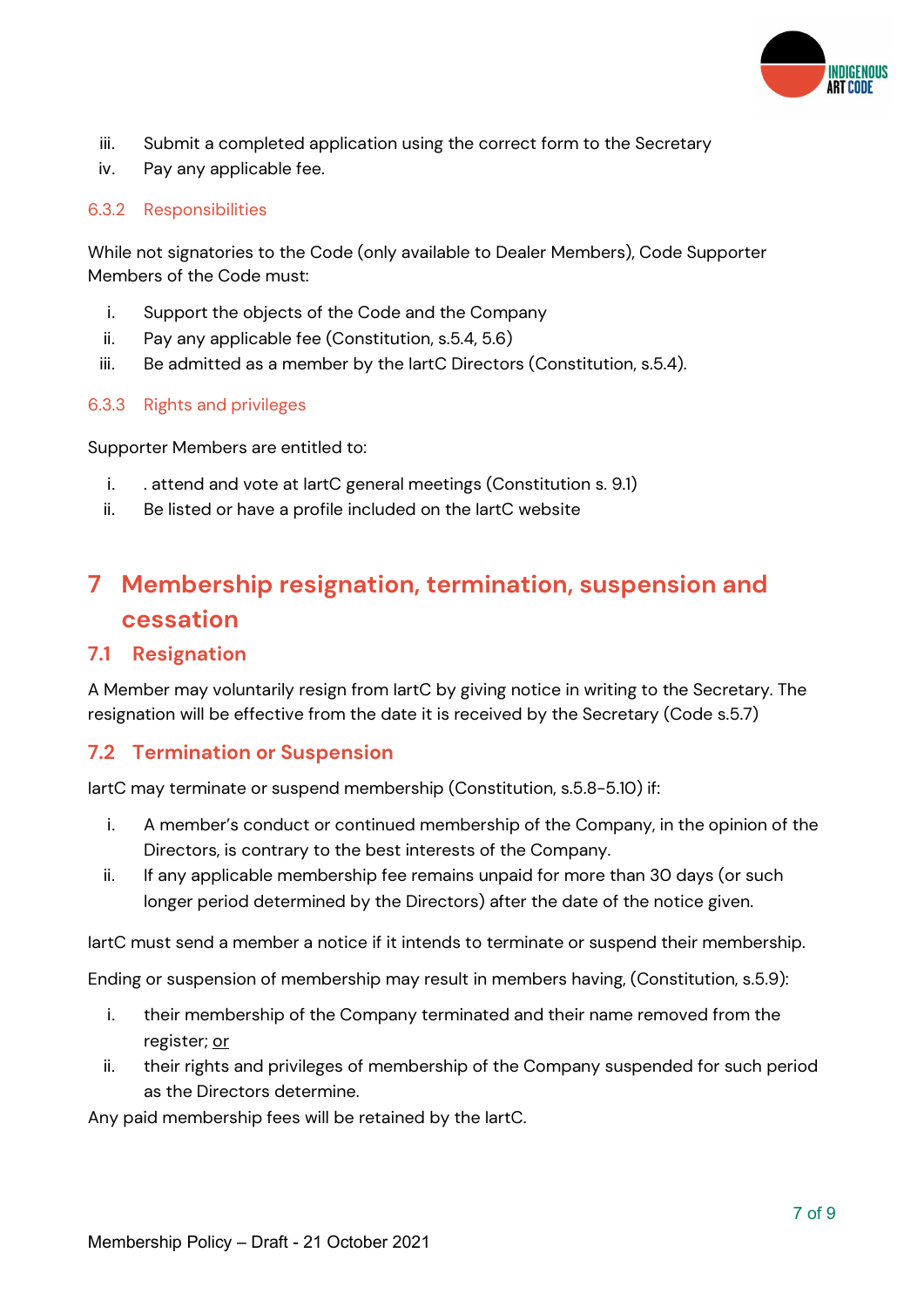

#### 7.3 Cessation

IartC membership will automatically end if the member (Constitution, s.5.11):

- i. dies; or
- ii. becomes of unsound mind or a person or estate is liable to be dealt with in any way under the law relating to mental health; or
- iii. becomes a person whose estate or assets are liable to be dealt with in any way under the laws relating to mental health; or
- iv. a liquidator is appointed in connection with the winding up of the Member, or
- v. an order is made by a court for the winding up or deregistration of the Member.

### 8 Roles and responsibilities

### The owner of this policy is the IartC Board. To implement this policy, IartC Board and staff will:

- i. Review all membership applications received provide up-to-date, clear information on:
	- a. membership policy and procedures
	- b. application forms
	- c. supporting documentation requirements by member category
	- d. processes used to assess all applications based on the process map included at Appendix A, including:
		- i. Preliminary Membership Eligibility Checklist
		- ii. Detailed Membership Assessment Checklist
- ii. Provide information to the applicant about the status of their application and request any other information required for the Board to make a membership decision
- iii. Notify applicants of the Board's decision on the membership application
- iv. Distribute the Membership Pack to new members
- v. Maintain an updated Register of IartC Members
- vi. Collect and process any applicable membership fees
- vii. Receive complaints made against a Dealer Member, and deal with it in accordance with IartC Complaint, Dispute and Concerns Policy and Procedures (Code s.7.1)
- viii. Conduct or commission reviews of activities of Dealer Members whose activities may not be acting in accordance with the Code (Code s.7.2).

### 9 Compliance consequences

A Member's breach of this policy may result in either termination or suspension of membership, as outlined in Section 6.